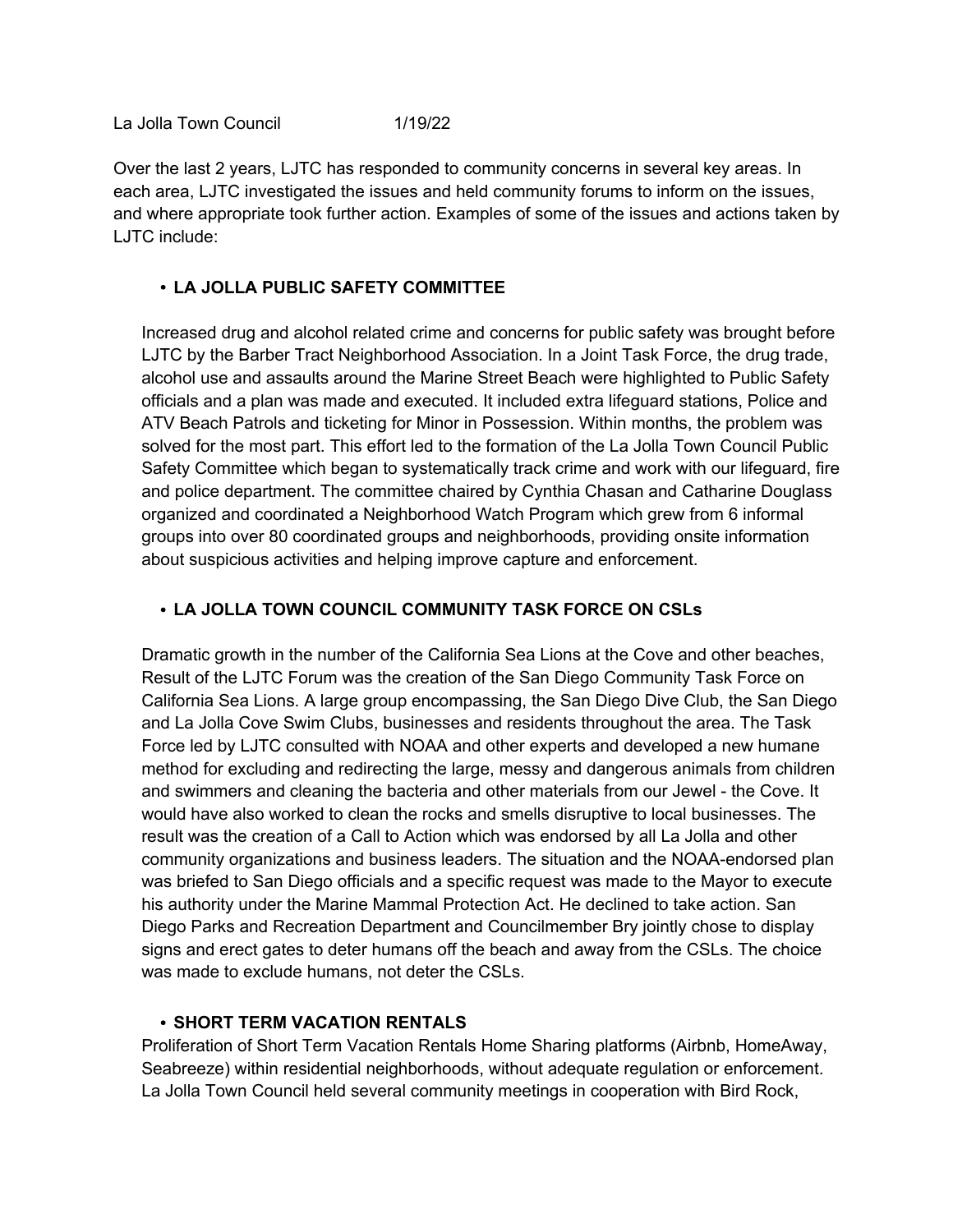Coastal Town Councils and experts. In November 2017, it created and the LJTC President Chairs a community organization initially with just Town Councils, but soon expanded to the San Diego Community Working Group on Short Term Vacation Rentals, which includes not only Town Councils but all major Neighborhoods and Community Associations and individual experts. After the lack of votes to pass any ordinances, the Working Group presented its recommendations to the Mayor's office, which was tasked to draft regulations. Essentially all our recommendations to set aside funds to permit, regulate, enforce and assess penalties for violations were included in the ordinances passed by City Council in the summer of 2018. Work continues with discussions with platforms after these ordinances were challenged and rescinded. The Working Group will continue City Hall to push through lasting regulations, but in the meantime at least enforce major violators of Good Neighbor Policies.

## • **NEW TRANSPORTATION SHARING APPS AND VEHICLES**

The sudden appearance of dockless bikes, motorized scooters without adequate regulation or safety procedures causing injuries and obstruction of sidewalks was a major concern to residents. The cost of clean-up and providing for the safety of non-motorized walkers, strollers, etc. was increasing with no responsibility on the part of the vendors. An impartial hearing was held with representatives from all the vendors, cyclists and citizens was held. A Task Force was created, recommendations were developed and sent to the Mayor and Council. Our simple solution was to designate areas in the many parking lots around key tourist areas as 'drop off points'. Suggestion was made to the vendors to consider treating similar to rental car drop-off points with discounts or special rewards for parking scooters and bikes in these areas safely off the sidewalks and streets. Another recommendation was to require that users take a photo of where they dropped their vehicle as part of the app and payment process. The hope was that the photo requirement would diminish the proliferation of scooters and bikes that were blocking sidewalks or were dropped on residents' hedges, lawns and fences. City Hall adopted some of the ideas and has formed a group studying the subject.

These are just some of the activities of the LJTC that were reviewed during our Trustees Retreat as part of the discussions about the future. Overall it was decided we will continue to highlight community concerns and serve as 'honest brokers' to vet information and consider solutions.

- o More interaction with Merchant's Association, MAD, Chamber of Commerce
- o STVR, Public safety, City Attorney, Crime, Homelessness
- o Public and private school update
- o Elderly, Disabled, ADA, and Dockless Bikes as impediments
- o Future of La Jolla Transit- Parking, Lyft, Electric shuttle, Trolley, Dockless transportation
- $\circ$  How do you get out in a disaster? Evacuation plan, wildfire, tsunami, earthquake, CERT training, brochure